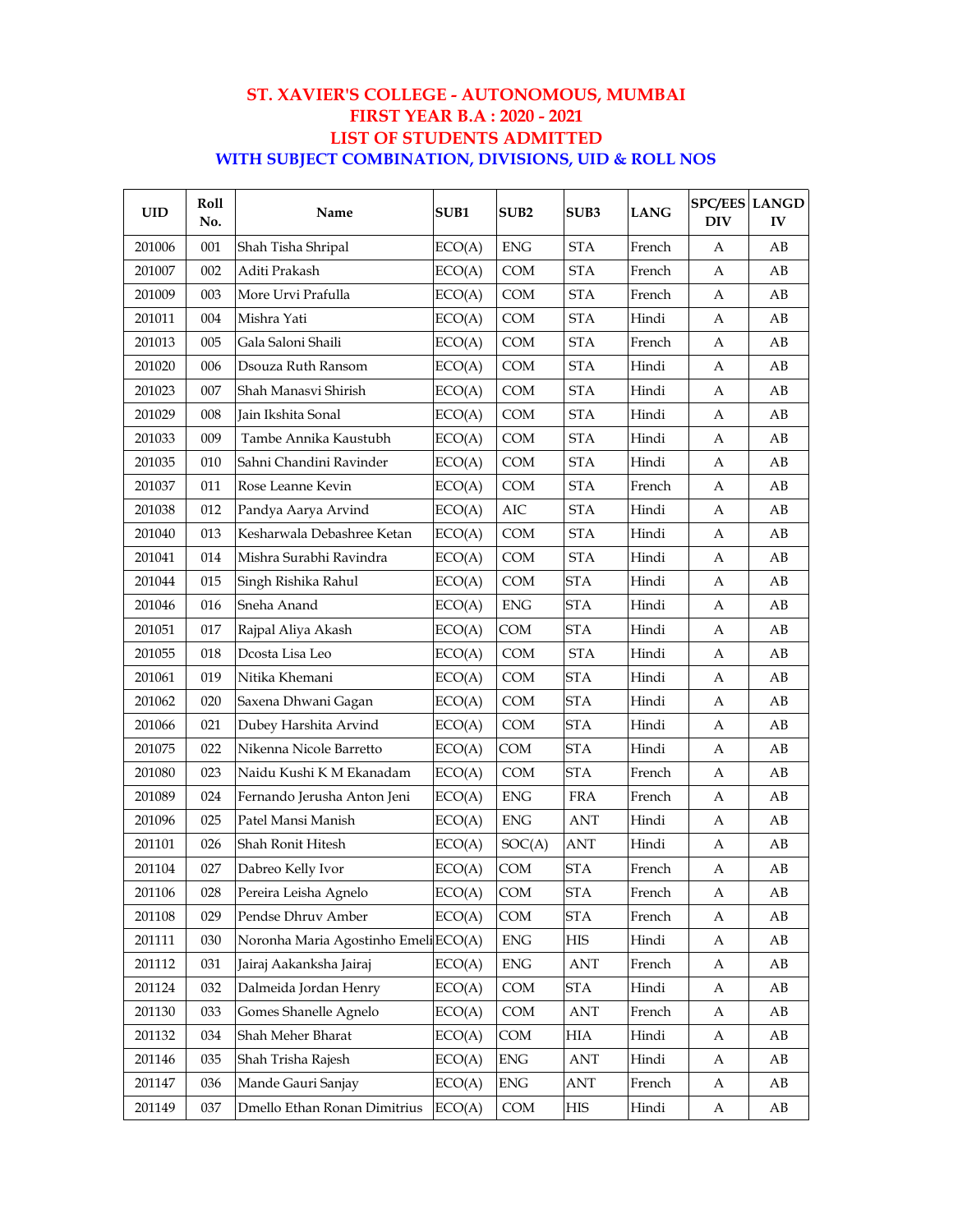| WITH SUBJECT COMBINATION, DIVISIONS, UID & ROLL NOS |  |
|-----------------------------------------------------|--|
|-----------------------------------------------------|--|

| <b>UID</b> | Roll<br>No. | Name                                  | SUB1   | SUB <sub>2</sub> | SUB <sub>3</sub> | <b>LANG</b> | DIV | <b>SPC/EES LANGD</b><br>IV |
|------------|-------------|---------------------------------------|--------|------------------|------------------|-------------|-----|----------------------------|
| 201150     | 038         | Gupta Deeti Tarun                     | ECO(A) | <b>ENG</b>       | HIS              | Hindi       | A   | AВ                         |
| 201151     | 039         | Jain Krushi Sandeep                   | ECO(A) | <b>ENG</b>       | <b>HIS</b>       | Hindi       | A   | AB                         |
| 201156     | 040         | Anthony Rashmi Steven                 | ECO(A) | <b>COM</b>       | <b>STA</b>       | Hindi       | A   | AВ                         |
| 201159     | 041         | Dsa Astle                             | ECO(A) | COM              | <b>STA</b>       | French      | A   | AB                         |
| 201162     | 042         | Dsouza Sydelle Walter                 | ECO(A) | SOC(A)           | <b>ANT</b>       | Hindi       | А   | AB                         |
| 201164     | 043         | Dalvi Nirali Rajendra                 | ECO(A) | SOC(A)           | ANT              | Hindi       | A   | AB                         |
| 201167     | 044         | Barboza Michelle Philip               | ECO(A) | <b>ENG</b>       | <b>HIS</b>       | French      | A   | AB                         |
| 201171     | 045         | Shah Aaliya Yuti Akhilesh Kama ECO(A) |        | <b>ENG</b>       | ANT              | French      | A   | AВ                         |
| 201173     | 046         | Davis Kim Collins                     | ECO(A) | SOC(A)           | <b>HIA</b>       | Hindi       | A   | AB                         |
| 201179     | 047         | Dsilva Brooke Warren                  | ECO(A) | <b>COM</b>       | <b>FRA</b>       | French      | A   | AB                         |
| 201184     | 048         | Ambedkar Maitreyee Ajinkya            | ECO(A) | SOC(A)           | <b>ANT</b>       | Hindi       | А   | AB                         |
| 201185     | 049         | Mehta Khushi Prashant                 | ECO(A) | AIC              | <b>HIS</b>       | French      | А   | AB                         |
| 201188     | 050         | Fernandes Rachel Pascal               | ECO(A) | COM              | ANT              | French      | A   | AB                         |
| 201189     | 051         | Rodrigues Anisha Anil                 | ECO(A) | <b>ENG</b>       | <b>HIS</b>       | Hindi       | A   | AB                         |
| 201191     | 052         | Simons Stephanie Shannon Sean ECO(A)  |        | <b>ENG</b>       | HIS              | French      | A   | AB                         |
| 201192     | 053         | Martin Tiaka Arnold                   | ECO(A) | <b>COM</b>       | <b>FRA</b>       | French      | А   | AB                         |
| 201193     | 054         | <b>Dbritto Britney Sanjeev</b>        | ECO(A) | SOC(A)           | HIS              | Hindi       | A   | AВ                         |
| 201207     | 055         | Saldanha Gyan Ivan                    | ECO(A) | <b>COM</b>       | <b>FRA</b>       | French      | A   | AB                         |
| 201210     | 056         | Castelino Alena Sharon Alex           | ECO(A) | <b>COM</b>       | ANT              | French      | А   | AB                         |
| 201212     | 057         | Sequeira Suraj Benjamin               | ECO(A) | <b>COM</b>       | <b>HIS</b>       | Hindi       | А   | AB                         |
| 201217     | 058         | Fernandes Delisha Casmiro             | ECO(A) | COM              | <b>HIS</b>       | Hindi       | А   | AB                         |
| 201218     | 059         | Noronha Lisha Vivek                   | ECO(A) | AIC              | ANT              | French      | A   | AB                         |
| 201219     | 060         | Albin K J Joy                         | ECO(A) | AIC              | <b>ANT</b>       | Hindi       | A   | AB                         |
| 201220     | 061         | Manav Aaron Lopez                     | ECO(A) | AIC              | <b>ANT</b>       | Hindi       | А   | AВ                         |
| 201278     | 062         | Samir Malkani                         | ECO(A) | SOC(A)           | <b>ANT</b>       | LIB         | А   |                            |
| 201288     | 063         | Shweta P                              | ECO(A) | <b>COM</b>       | <b>STA</b>       | Hindi       | A   | AВ                         |
| 201294     | 064         | Maithili Sharma                       | ECO(A) | <b>COM</b>       | <b>STA</b>       | Hindi       | А   | AB                         |
| 201300     | 065         | Gawde Riya Arun                       | ECO(A) | COM              | <b>FRA</b>       | French      | A   | AB                         |
| 201304     | 066         | Janani Krishnamurthy                  | ECO(A) | COM              | <b>STA</b>       | French      | A   | AB                         |
| 201307     | 067         | Bulsara Freya Hormuz                  | ECO(A) | <b>ENG</b>       | <b>FRA</b>       | French      | A   | $\rm AB$                   |
| 201308     | 068         | Eva Rohit Bhiwandkar                  | ECO(A) | ${\rm ENG}$      | <b>STA</b>       | French      | А   | AB                         |
| 201309     | 069         | Dona J Vellathottam                   | ECO(A) | SOC(A)           | HIS              | Hindi       | A   | AB                         |
| 201310     | 070         | Megha Ann Victor                      | ECO(A) | COM              | <b>STA</b>       | French      | A   | AВ                         |
| 201313     | 071         | Anushca Thomas                        | ECO(A) | COM              | <b>STA</b>       | Hindi       | A   | AB                         |
| 201314     | 072         | Andrew John De Sousa                  | ECO(A) | SOC(A)           | <b>STA</b>       | French      | A   | AВ                         |
| 201315     | 073         | Harry George                          | ECO(A) | COM              | <b>STA</b>       | French      | A   | AB                         |
| 201317     | 074         | Sarah Sabu Mampilly                   | ECO(A) | ${\rm ENG}$      | <b>STA</b>       | French      | A   | AВ                         |
| 201324     | 075         | Alvin Joyce                           | ECO(A) | COM              | <b>STA</b>       | French      | A   | AВ                         |
| 201327     | 076         | Joseph Schatz E S                     | ECO(A) | COM              | <b>STA</b>       | Hindi       | A   | AB                         |
| 201329     | $077\,$     | Shefin Joy                            | ECO(A) | COM              | <b>STA</b>       | Hindi       | A   | AB                         |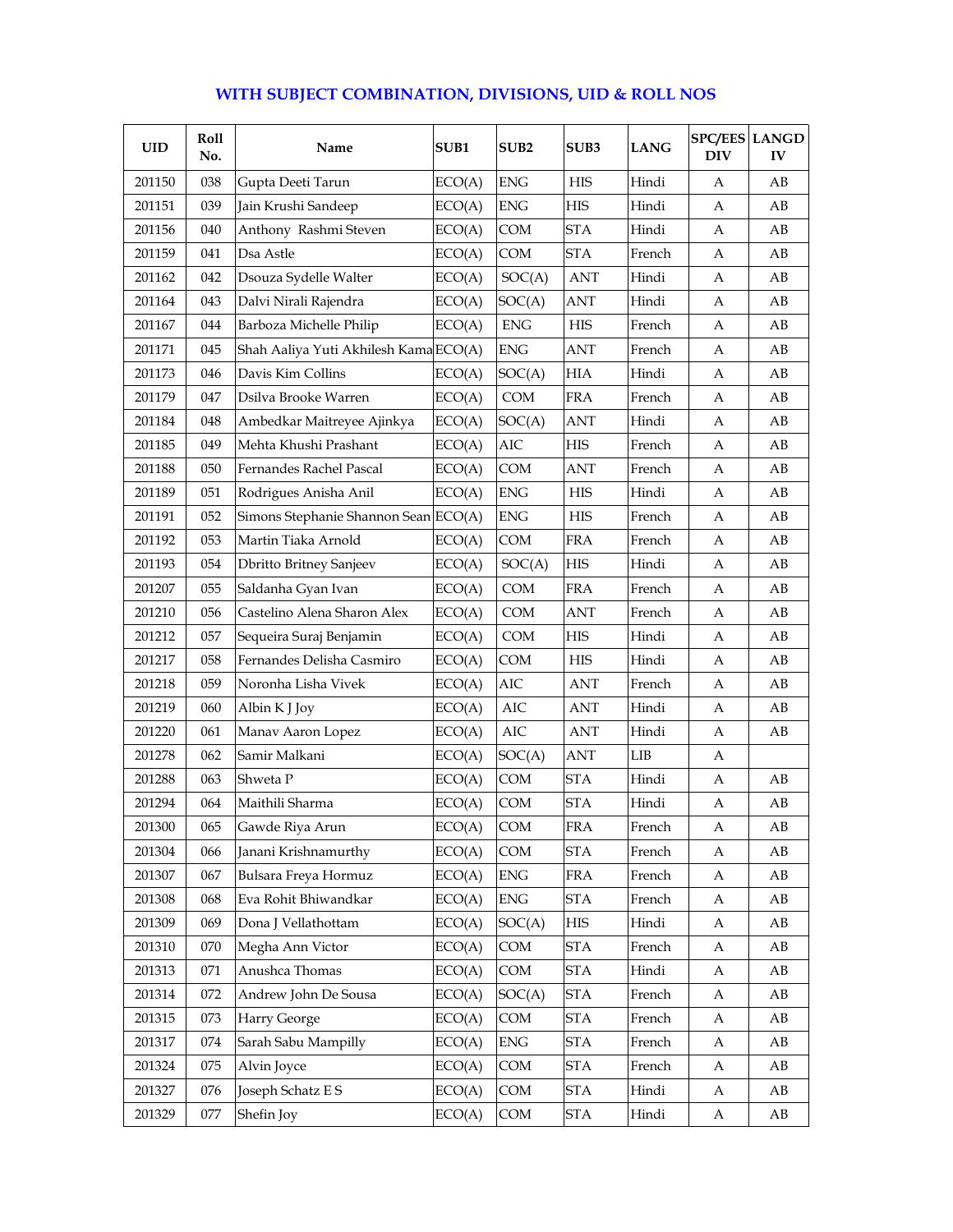| UID    | Roll<br>No. | Name                           | SUB1   | SUB <sub>2</sub> | SUB <sub>3</sub> | <b>LANG</b> | <b>SPC/EES LANGD</b><br><b>DIV</b> | IV |
|--------|-------------|--------------------------------|--------|------------------|------------------|-------------|------------------------------------|----|
| 201338 | 078         | Elizabeth Ben                  | ECO(A) | <b>ENG</b>       | <b>ANT</b>       | Hindi       | A                                  | AВ |
| 201340 | 079         | Neha Kuncheria M               | ECO(A) | <b>COM</b>       | <b>STA</b>       | Hindi       | А                                  | AВ |
| 201347 | 080         | Dsouza Oniesha Oniel           | ECO(A) | SOC(A)           | <b>FRA</b>       | French      | A                                  | AВ |
| 201352 | 081         | Johann Lloyd Duckworth         | ECO(A) | SOC(A)           | <b>ANT</b>       | French      | A                                  | AB |
| 201390 | 082         | <b>Rithik Mathew</b>           | ECO(A) | COM              | <b>STA</b>       | French      | А                                  | AВ |
| 201422 | 083         | Sachin Joseph Alex             | ECO(A) | <b>COM</b>       | <b>HIS</b>       | Hindi       | А                                  | AB |
| 201424 | 084         | Jahnavi Jaipuriyar             | ECO(A) | COM              | <b>STA</b>       | French      | А                                  | AВ |
| 201425 | 085         | Kripa Ashish Jalan             | ECO(A) | <b>COM</b>       | <b>STA</b>       | Hindi       | А                                  | AВ |
| 201426 | 086         | Arora Rishika Ajay             | ECO(A) | SOC(A)           | <b>ANT</b>       | Hindi       | А                                  | AВ |
| 201428 | 087         | Srishti Mehrotra               | ECO(A) | <b>COM</b>       | <b>STA</b>       | Hindi       | A                                  | AВ |
| 201429 | 088         | Shruti Sharnagat               | ECO(A) | <b>COM</b>       | <b>STA</b>       | Hindi       | А                                  | AB |
| 201430 | 089         | Keshav Bansal                  | ECO(A) | AIC              | <b>ANT</b>       | Hindi       | A                                  | AВ |
| 201435 | 090         | Akshita Gupta                  | ECO(A) | COM              | <b>STA</b>       | Hindi       | A                                  | AB |
| 201436 | 091         | Kayal Aman Pavan               | ECO(A) | <b>COM</b>       | <b>HIA</b>       | Hindi       | А                                  | AB |
| 201438 | 092         | Nidhi Arun Tirodkar            | ECO(A) | COM              | <b>ANT</b>       | Hindi       | А                                  | AВ |
| 201440 | 093         | Hardas Radha Milind            | ECO(A) | COM              | <b>ANT</b>       | French      | А                                  | AВ |
| 201442 | 094         | Kartik Singh                   | ECO(A) | AIC              | <b>HIA</b>       | Hindi       | А                                  | AВ |
| 201446 | 095         | Apoorva Sanjay Lathkar         | ECO(A) | SOC(A)           | <b>HIS</b>       | Hindi       | А                                  | AB |
| 201449 | 096         | Joann Anto Tharakan            | ECO(A) | COM              | <b>HIS</b>       | Hindi       | А                                  | AВ |
| 201450 | 097         | Pereira Dealla                 | ECO(A) | <b>COM</b>       | <b>ANT</b>       | Hindi       | А                                  | AB |
| 201451 | 098         | Sukhanshi Verma                | ECO(A) | <b>COM</b>       | <b>STA</b>       | Hindi       | A                                  | AB |
| 201452 | 099         | Rhea Javeri                    | ECO(A) | <b>COM</b>       | <b>STA</b>       | French      | A                                  | AВ |
| 201458 | 100         | Armanya Jambholkar             | ECO(A) | <b>COM</b>       | <b>HIS</b>       | Hindi       | А                                  | AВ |
| 201466 | 101         | Khushi Hemant Rathod           | ECO(A) | <b>COM</b>       | <b>STA</b>       | French      | А                                  | AB |
| 201468 | 102         | Yash Batra                     | ECO(A) | COM              | HІА              | Hindi       | А                                  | AВ |
| 201471 | 103         | Keya Sagar Daruwala            | ECO(A) | <b>COM</b>       | <b>STA</b>       | Hindi       | А                                  | AВ |
|        |             |                                |        |                  |                  |             |                                    |    |
| 201018 | 113         | Shukla Shruti Girish           | POL    | AIC              | <b>HIS</b>       | Hindi       | A                                  | AB |
| 201032 | 114         | Shikalgar Shafeen Salim        | POL    | SOC(A)           | <b>HIS</b>       | Hindi       | A                                  | AВ |
| 201039 | 115         | Dubey Deepti Ravi Prakash      | POL    | ${\rm ENG}$      | ECO(B)           | French      | А                                  | AВ |
| 201047 | 116         | Chaube Geetika Manoj           | POL    | AIC              | HIS              | Hindi       | А                                  | AB |
| 201052 | 117         | Karlekar Vedang Mandar         | POL    | SOC(A)           | ECO(B)           | Hindi       | А                                  | AВ |
| 201057 | 118         | Bakhsh Amaan Ahsan             | POL    | ${\rm ENG}$      | HIS              | French      | А                                  | AB |
| 201070 | 119         | Chakraborti Shubh Pranab       | POL    | SOC(A)           | ECO(B)           | Hindi       | А                                  | AВ |
| 201072 | 120         | Suri Parth Lokesh              | POL    | AIC              | <b>STA</b>       | Hindi       | А                                  | AВ |
| 201073 | 121         | Kastur Mrinmayee Sadanand      | POL    | ${\rm ENG}$      | HIS              | French      | А                                  | AВ |
| 201083 | 122         | Chettiar Bianca Francis Xavier | POL    | ENG              | HIS              | French      | А                                  | AВ |
| 201084 | 123         | Noronha Priya Santosh          | POL    | SOC(A)           | ECO(B)           | French      | A                                  | AB |
| 201088 | 124         | Sankpal Saloni Sachin          | POL    | AIC              | ECO(B)           | Hindi       | A                                  | AВ |
| 201092 | 125         | Kabra Titiksha Sunil           | POL    | SOC(A)           | <b>HIS</b>       | Hindi       | А                                  | AВ |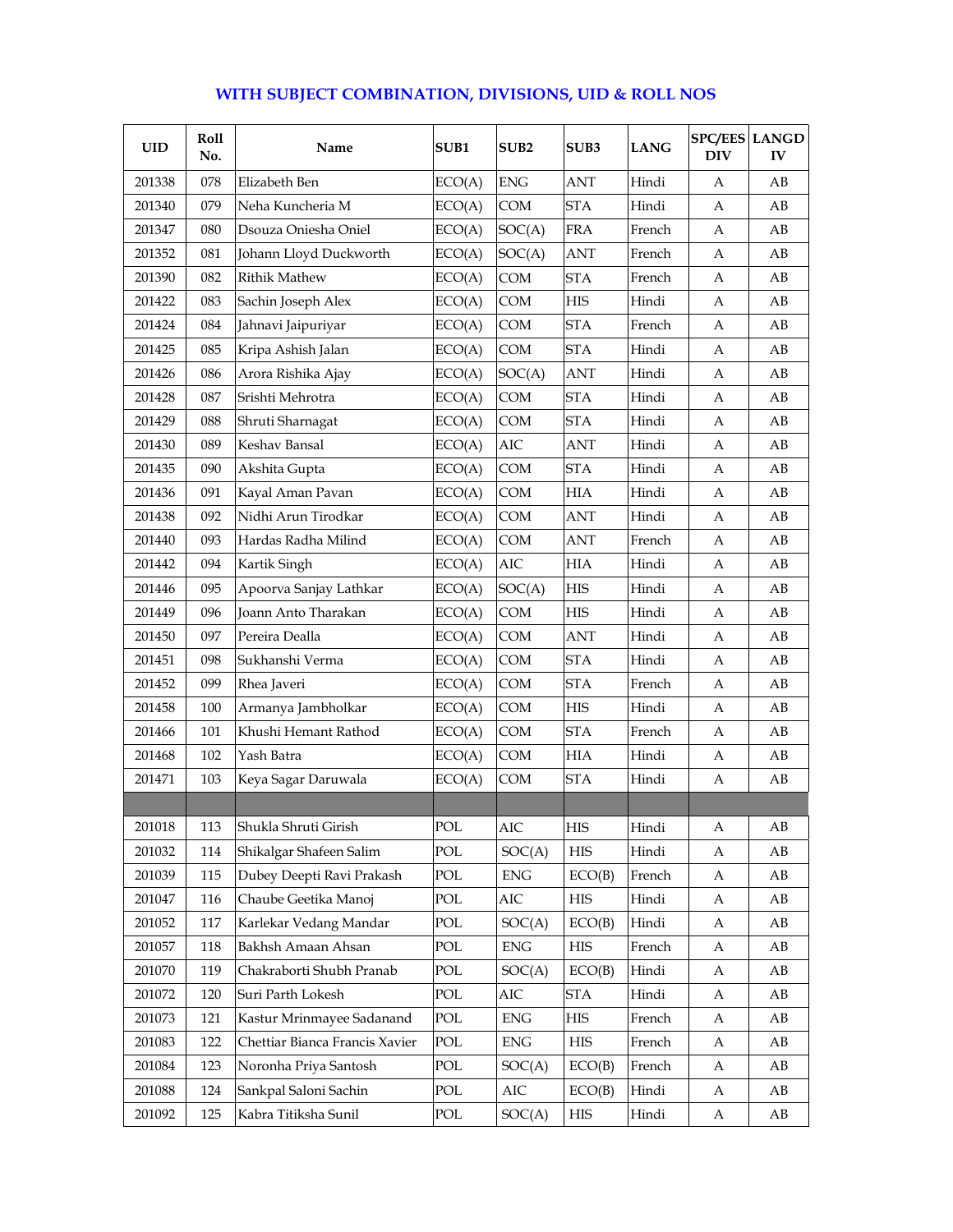### $UID \parallel \frac{Roll}{No.}$ **No. Name SUB1 SUB2 SUB3 LANG SPC/EES DIV SPC/EES LANGD IV** 201093 126 Viegas Caelan Adelle Aldrin POL SOC(A) HIS French A AB 201098 127 Dabre Rose Raymond POL SOC(A) HIS Hindi A AB 201102 | 128 |Joshi Srushti Anil | POL | SOC(A) | HIS | Hindi | A | AB 201103 | 129 | Shah Krishi Bhavesh | POL | COM | ECO(B) | Hindi | A | AB 201105 130 Rege Devdatta Sharadchandra POL COM ECO(B) Hindi A AB 201110 | 131 |Mujawar Ayesha Jabbar | POL | AIC | ECO(B) | Hindi | A | AB 201113 | 132 | Shirsekar Drushti Mahendra | POL | SOC(A) | HIS | Hindi | A | AB  $201114$  133 |Tha Abhinav Nath Paras Nath POL  $|SOC(A)|$  HIS |Hindi | A | AB 201119 | 134 | Dlima Nikita Marisa Brian | POL | ENG | HIS | French | A | AB 201121 | 135 | Malhara Tanay Anand | POL | ENG | ECO(B) | Hindi | A | AB 201125 136 Dsouza Fleur Nicole Savio POL COM ECO(B) French A AB 201128 137 Khan Sana Zuber POL AIC ECO(B) Hindi B AB 201131 | 138 | Rodrigues Jennifer Peter | POL | AIC | HIS | Hindi | B | AB 201134 | 139 | Dmello Shania Glynnis Jude | POL | ENG | HIS | Hindi | B | AB 201135 | 140 | Hussain Nida Fatma Sayed Shak POL | SOC(A) | HIS | Hindi | B | AB 201138 141 Mathias Gloria Glenys George. POL SOC(A) ECO(B) French B AB 201142 | 142 | Budhrani Hanishka Haresh | POL | ENG | ANT | French | B | AB 201154 143 Pradhan Gauravi Pravin POL SOC(A) HIS Hindi B AB 201155 | 144 | Kulkarni Aameya Praveen | POL | SOC(A) | ECO(B) | Hindi | B | AB 201158 145 Chettiar Riya Bosco POL ENG ECO(B) Hindi B AB 201160 146 Patel Ananyaa Shreyas POL SOC(A) ECO(B) Hindi B AB 201163 147 Francis Syrena Savio POL ENG HIS French B AB 201165 | 148 | Sawant Saniya Dilip | POL | SOC(A) | HIS | Hindi | B | AB 201172 | 149 | Popatlal Devanshi Raj | POL COM | ECO(B) | Hindi | B | AB 201175 150 Chatterjee Ishaan Sudeep POL SOC(A) HIS Hindi B AB 201178 | 151 | Vaiz Chezhian Joseph | POL | SOC(A) | ECO(B) | Hindi | B | AB 201181 | 152 | Makwana Ishika Rajesh | POL | COM | ECO(B) | Hindi | B | AB 201186 153 Adams Deandra Gerald POL ENG HIS Hindi B AB 201190 154 Baheriya Neeti Dhiraj POL AIC HIS Hindi B AB 201196 | 155 | Dsouza Gabriella Marian Andrey POL | AIC | HIS | French | B | AB 201197 | 156 | Alphanso Alina Nicodem | POL | SOC(A) | HIS | Hindi | B | AB 201199 | 157 | Gonsalves Sarah Peter | POL | SOC(A) | HIS | Hindi | B | AB 201202 | 158 | Rodrigues Leann Maryann Cajet | POL | SOC(A) | ANT | Hindi | B | AB 201205 | 159 | Pereira Sasha Samson | POL | SOC(A) | HIS | French | B | AB 201208 160 Keny Vinaya Jitendra POL AIC ANT French B AB 201209 | 161 |Amparayil Rincy Kuriakose | POL | SOC(A) | ECO(B) | Hindi | B | AB 201211 162 Glory Joy POL ENG HIS Hindi B AB 201215 | 163 | Kannan Shanice Vijay | POL | SOC(A) | HIS | French | B | AB 201223 164 Naikar Veronica Viji POL AIC ANT Hindi B AB 201231 | 165 | Dcruz Crystal Wilfred | POL | AIC | HIS | French | B | AB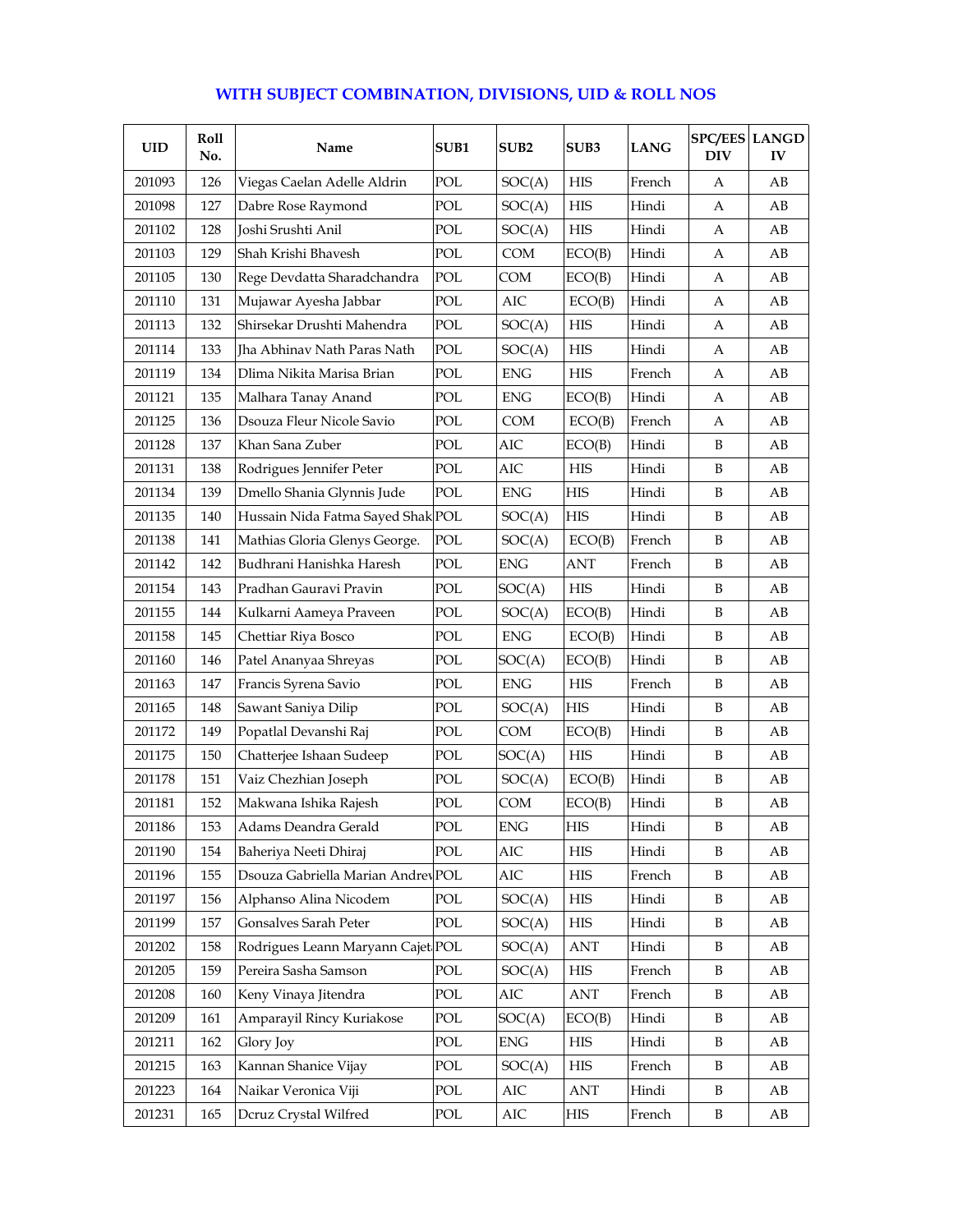| <b>UID</b> | <b>Roll</b><br>No. | Name                            | SUB <sub>1</sub> | SUB <sub>2</sub> | SUB3       | <b>LANG</b> | <b>DIV</b> | <b>SPC/EES LANGD</b><br>IV |
|------------|--------------------|---------------------------------|------------------|------------------|------------|-------------|------------|----------------------------|
| 201232     | 166                | Rodrigues Osee Velerian         | POL              | AIC              | ANT        | Hindi       | B          | AВ                         |
| 201238     | 167                | Lopes Rizal Raymond             | POL              | AIC              | <b>HIS</b> | Hindi       | B          | AB                         |
| 201241     | 168                | Fernandes Aleisha               | POL              | AIC              | HIS        | French      | B          | AВ                         |
| 201242     | 169                | Moses Joy Vasanth               | POL              | AIC              | <b>HIS</b> | Hindi       | B          | AB                         |
| 201263     | 170                | Bodhane Girija Prajapati        | POL              | SOC(A)           | <b>HIS</b> | Hindi       | B          | AB                         |
| 201266     | 171                | Hambarde Madhushree Shripad POL |                  | COM              | <b>HIS</b> | Hindi       | B          | AB                         |
| 201271     | 172                | Curry Kris Clyde                | POL              | AIC              | HIS        | LIB         | B          |                            |
| 201296     | 173                | Ketki Girish Moghe              | POL              | SOC(A)           | ECO(B)     | French      | B          | AВ                         |
| 201299     | 174                | Shaikh Amanah Abdul Rehman POL  |                  | <b>ENG</b>       | ECO(B)     | Hindi       | B          | AB                         |
| 201316     | 175                | Merlin Pattath                  | POL              | SOC(A)           | <b>HIS</b> | French      | B          | AB                         |
| 201318     | 176                | Thomas Jackson                  | POL              | COM              | ECO(B)     | Hindi       | B          | AB                         |
| 201320     | 177                | Sredha Joshi                    | POL              | SOC(A)           | ECO(B)     | Hindi       | B          | AВ                         |
| 201321     | 178                | Aditi Anand Masih               | POL              | <b>ENG</b>       | <b>HIS</b> | French      | B          | AB                         |
| 201326     | 179                | Chethan Shajan                  | POL              | SOC(A)           | <b>HIS</b> | Hindi       | B          | AB                         |
| 201328     | 180                | Navya Sajan                     | POL              | SOC(A)           | <b>HIS</b> | Hindi       | B          | AB                         |
| 201332     | 181                | Sophia Sara Mathew              | POL              | AIC              | <b>HIS</b> | French      | B          | AB                         |
| 201333     | 182                | Abigail Rebecca Joy             | POL              | COM              | ECO(B)     | Hindi       | B          | AB                         |
| 201336     | 183                | Anisha Jison                    | POL              | AIC              | ECO(B)     | French      | B          | AB                         |
| 201342     | 184                | Joel Joshy                      | POL              | AIC              | ECO(B)     | Hindi       | B          | AВ                         |
| 201344     | 185                | Emil Jose                       | POL              | SOC(A)           | <b>HIS</b> | French      | B          | AB                         |
| 201358     | 186                | Misha Charlotte Francis         | POL              | SOC(A)           | <b>HIS</b> | French      | B          | AВ                         |
| 201371     | 187                | Anant Krishen Khazanchi         | POL              | SOC(A)           | ECO(B)     | Hindi       | B          | AВ                         |
| 201372     | 188                | Aarti Ashwin                    | POL              | AIC              | <b>HIS</b> | Hindi       | B          | AB                         |
| 201379     | 189                | Aakanksha Rakesh Kumar Jha      | POL              | ENG              | ANT        | <b>LIB</b>  | B          |                            |
| 201380     | 190                | Sarvaswa Vijay Dhonde           | POL              | COM              | ECO(B)     | Hindi       | B          | AВ                         |
| 201381     | 191                | Gaba Drsihti Harish             | POL              | SOC(A)           | <b>HIS</b> | Hindi       | B          | AB                         |
| 201385     | 192                | Kamble Rushikesh Prakash        | POL              | SOC(A)           | ECO(B)     | Hindi       | B          | BC                         |
| 201386     | 193                | VAS ANAITA AUSTINE              | POL              | SOC(A)           | ECO(B)     | French      | В          | ΑВ                         |
| 201392     | 194                | Sharlynn Joseph                 | POL              | SOC(A)           | HIS        | French      | B          | AВ                         |
| 201393     | 195                | Anna Matilda Dsouza             | POL              | AIC              | HIS        | French      | B          | AВ                         |
| 201396     | 196                | Stephen Felix                   | POL              | ENG              | HIS        | Hindi       | B          | AB                         |
| 201404     | 197                | Adhila Thirumalai               | POL              | AIC              | НIА        | Hindi       | B          | BC                         |
| 201421     | 198                | Tristan Arjun Talwar            | POL              | ENG              | HIS        | French      | B          | AВ                         |
| 201427     | 199                | Anuj Khare                      | POL              | COM              | ECO(B)     | Hindi       | B          | ВC                         |
| 201432     | 200                | Brijraj Singh Rathore           | POL              | AIC              | ECO(B)     | French      | B          | AВ                         |
| 201437     | 201                | Maitreyi M Arwari               | POL              | SOC(A)           | ECO(B)     | French      | B          | AB                         |
| 201445     | 202                | Aksh Sharma                     | POL              | SOC(A)           | HIS        | Hindi       | B          | BC                         |
| 201448     | 203                | Ridhi Jain                      | POL              | <b>ENG</b>       | ECO(B)     | Hindi       | B          | BC                         |
| 201453     | 204                | Shreya Cheekatla                | POL              | SOC(A)           | ECO(B)     | French      | B          | AВ                         |
| 201455     | 205                | Didar Joshua Joseph Rebello     | POL              | SOC(A)           | HIS        | Hindi       | B          | BC                         |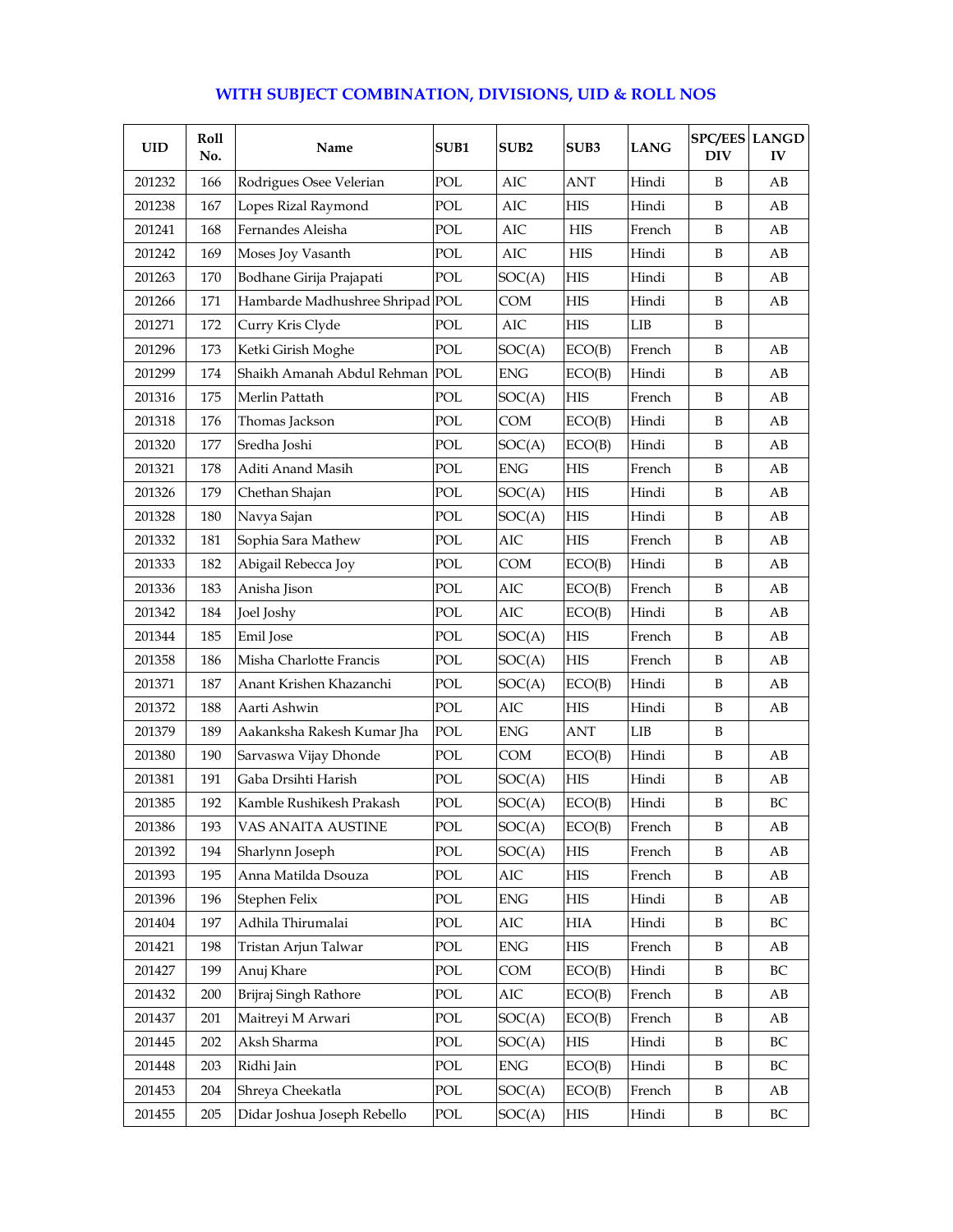| WITH SUBJECT COMBINATION, DIVISIONS, UID & ROLL NOS |  |
|-----------------------------------------------------|--|
|-----------------------------------------------------|--|

| <b>UID</b> | <b>Roll</b><br>No. | Name                       | SUB1 | SUB <sub>2</sub> | SUB3       | <b>LANG</b> | <b>SPC/EES LANGD</b><br><b>DIV</b> | IV |
|------------|--------------------|----------------------------|------|------------------|------------|-------------|------------------------------------|----|
| 201459     | 206                | Sumedha Ray                | POL  | AIC              | HIS        | Hindi       | B                                  | AВ |
| 201469     | 207                | Aadhya Sanjay Desai        | POL  | AIC              | ECO        | French      | B                                  | AB |
| 201476     | 208                | Dawood Masood Khan         | POL  | AIC              | ECO        | Hindi       | B                                  | BС |
|            |                    |                            |      |                  |            |             |                                    |    |
| 201001     | 217                | Shambhavi Himanshu Kumar   | PSY  | <b>ENG</b>       | ECO(B)     | Hindi       | B                                  | BC |
| 201002     | 218                | Sathe Maitreyee Pravin     | PSY  | SOC(A)           | ECO(B)     | Hindi       | B                                  | BC |
| 201004     | 219                | Menezes Alancia Melvin     | PSY  | SOC(A)           | ECO(B)     | Hindi       | B                                  | BC |
| 201005     | 220                | Patel Jil Mahesh           | PSY  | SOC(A)           | ECO(B)     | Hindi       | B                                  | BC |
| 201012     | 221                | Nadkarni Sakshi Amit       | PSY  | <b>ENG</b>       | ECO(B)     | French      | B                                  | AB |
| 201014     | 222                | Sharma Sia Gopal           | PSY  | SOC(A)           | ECO(B)     | Hindi       | B                                  | BC |
| 201015     | 223                | Dey Anushka Shankar        | PSY  | <b>ENG</b>       | <b>FRA</b> | French      | B                                  | BC |
| 201016     | 224                | Shobhana Suresh            | PSY  | ENG              | <b>STA</b> | French      | B                                  | BC |
| 201017     | 225                | Jain Saniya Ravi           | PSY  | SOC(A)           | ECO(B)     | Hindi       | B                                  | BC |
| 201019     | 226                | Dsouza Kiara Ryan          | PSY  | <b>ENG</b>       | FRA        | French      | B                                  | BC |
| 201021     | 227                | Vaz Divya Derrick          | PSY  | <b>COM</b>       | ECO(B)     | Hindi       | B                                  | BC |
| 201022     | 228                | Shah Rashi Sachin          | PSY  | SOC(A)           | <b>ANT</b> | Hindi       | B                                  | BC |
| 201024     | 229                | Sonkar Priya Suresh        | PSY  | SOC(A)           | ECO(B)     | Hindi       | B                                  | BC |
| 201025     | 230                | Vaidya Hridaya Jagrut      | PSY  | AIC              | ANT        | French      | B                                  | BC |
| 201026     | 231                | <b>Bhatt Gayatri Nitin</b> | PSY  | ENG              | ECO(B)     | Hindi       | B                                  | BC |
| 201027     | 232                | Gala Kashti Ketan          | PSY  | AIC              | ECO(B)     | Hindi       | B                                  | BC |
| 201028     | 233                | Banjan Meghna Devdas       | PSY  | SOC(A)           | <b>STA</b> | Hindi       | B                                  | BC |
| 201030     | 234                | Mirani Natasha Haresh      | PSY  | SOC(A)           | ANT        | French      | B                                  | BC |
| 201031     | 235                | Ghosalkar Janhavi Sanjay   | PSY  | <b>ENG</b>       | ECO(B)     | French      | B                                  | BC |
| 201036     | 236                | Andrade Mahek Francis      | PSY  | SOC(A)           | <b>HIS</b> | LIB         | B                                  |    |
| 201042     | 237                | Padhye Vrinda Vilas        | PSY  | <b>COM</b>       | ECO(B)     | Hindi       | B                                  | BC |
| 201043     | 238                | Rashmi Ijari               | PSY  | <b>ENG</b>       | ECO(B)     | Hindi       | B                                  | BC |
| 201048     | 239                | Roy Sneha Sunit            | PSY  | <b>ENG</b>       | ECO(B)     | Hindi       | B                                  | BC |
| 201049     | 240                | Dave Nidhi Mitesh          | PSY  | COM              | ECO(B)     | Hindi       | В                                  | BС |
| 201050     | 241                | Awate Manasvi Abhay        | PSY  | SOC(A)           | STA        | Hindi       | B                                  | BC |
| 201053     | 242                | Sonawala Jaimie Amit       | PSY  | COM              | ANT        | Hindi       | B                                  | ВC |
| 201054     | 243                | Harshithaa Krishnaraj      | PSY  | ENG              | ECO(B)     | French      | B                                  | BC |
| 201056     | 244                | Lucknowalla Sara Murtuza   | PSY  | ${\rm ENG}$      | HIS        | French      | B                                  | BC |
| 201058     | 245                | Kinny Rowena Rolan         | PSY  | ${\rm ENG}$      | HIS        | French      | B                                  | BC |
| 201059     | 246                | <b>Bhide Neha Girish</b>   | PSY  | SOC(A)           | ANT        | French      | B                                  | ВC |
| 201060     | 247                | Singhvi Manvi Maneesh      | PSY  | ENG              | ECO(B)     | Hindi       | B                                  | BC |
| 201063     | 248                | Soni Yukta Manish          | PSY  | COM              | ECO(B)     | Hindi       | B                                  | BC |
| 201064     | 249                | Gomes Gizelle Raymond      | PSY  | SOC(A)           | FRA        | French      | B                                  | BC |
| 201069     | 250                | Vora Shriya Himanshu       | PSY  | SOC(A)           | ECO(B)     | Hindi       | B                                  | BC |
| 201071     | 251                | Dedhia Riya Ajay           | PSY  | AIC              | ANT        | Hindi       | B                                  | BC |
| 201074     | 252                | Chettiar Mabelyn Johnbosco | PSY  | AIC              | HIS        | French      | B                                  | BC |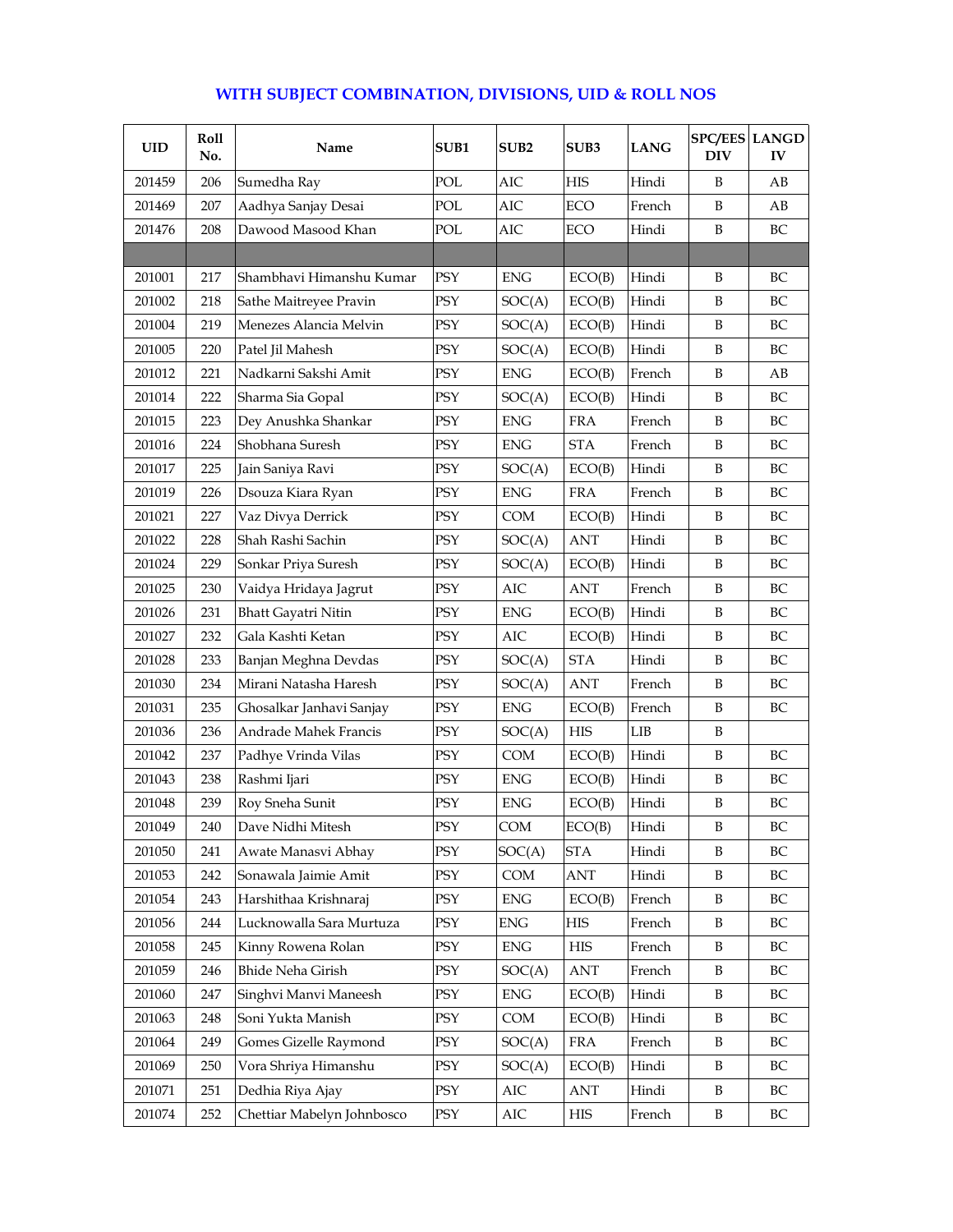| <b>UID</b> | Roll<br>No. | Name                              | SUB1       | SUB <sub>2</sub> | SUB <sub>3</sub> | <b>LANG</b> | <b>SPC/EES LANGD</b><br><b>DIV</b> | IV |
|------------|-------------|-----------------------------------|------------|------------------|------------------|-------------|------------------------------------|----|
| 201076     | 253         | Bheda Nidhi Nitin                 | PSY        | <b>ENG</b>       | <b>HIS</b>       | Hindi       | B                                  | BC |
| 201077     | 254         | Pujar Tarini Nitin                | PSY        | <b>ENG</b>       | ECO(B)           | Hindi       | B                                  | BC |
| 201078     | 255         | Gala Khushali Vaibhav             | PSY        | <b>ENG</b>       | <b>HIA</b>       | Hindi       | B                                  | BC |
| 201079     | 256         | Chaina Jasmine Rohinton           | PSY        | ${\rm ENG}$      | ECO(B)           | French      | B                                  | BC |
| 201081     | 257         | Misquitta Kylie Oliver            | PSY        | SOC(A)           | ANT              | Hindi       | B                                  | BC |
| 201085     | 258         | Shaikh Saniya Rafique             | PSY        | AIC              | ECO(B)           | Hindi       | B                                  | BC |
| 201086     | 259         | Patel Ayushi Bhavesh              | PSY        | SOC(A)           | ECO(B)           | Hindi       | B                                  | BC |
| 201087     | 260         | Jain Prishika Pinkesh             | PSY        | SOC(A)           | ECO(B)           | Hindi       | B                                  | BС |
| 201091     | 261         | Jain Saakshi Rajeev               | PSY        | SOC(A)           | ECO(B)           | French      | B                                  | BC |
| 201094     | 262         | Crasto Anicce William             | PSY        | SOC(A)           | ANT              | Hindi       | B                                  | BC |
| 201095     | 263         | Chheda Dishita Hiren              | PSY        | AIC              | ECO(B)           | French      | B                                  | BC |
| 201097     | 264         | Yuvette Elaine Leslie Dsa         | PSY        | ENG              | ANT              | French      | B                                  | BС |
| 201099     | 265         | Soares Shania Oliver              | PSY        | <b>ENG</b>       | ECO(B)           | French      | B                                  | BC |
| 201100     | 266         | Shah Neoshi Sanjay                | PSY        | SOC(A)           | ANT              | French      | B                                  | BC |
| 201107     | 267         | Simi Elizabeth Sam                | PSY        | AIC              | ECO(B)           | French      | B                                  | BC |
| 201115     | 268         | Correa Angeline Miriam Deepak PSY |            | SOC(A)           | <b>ANT</b>       | French      | B                                  | BC |
| 201116     | 269         | Damani Yashita Sanjay             | PSY        | <b>ENG</b>       | ECO(B)           | French      | B                                  | BC |
| 201117     | 270         | Carvalho Shanaya Abhijeet         | PSY        | SOC(A)           | ECO(B)           | Hindi       | B                                  | BC |
| 201120     | 271         | Nikita Cajetan Fernandes          | PSY        | <b>ENG</b>       | <b>FRA</b>       | French      | B                                  | BС |
| 201122     | 272         | Narayangaonkar Tanvi Deepak       | <b>PSY</b> | AIC              | <b>FRA</b>       | French      | B                                  | BC |
| 201126     | 273         | Rachel Jacob                      | <b>PSY</b> | <b>ENG</b>       | <b>ANT</b>       | Hindi       | B                                  | BC |
| 201127     | 274         | Desai Surabhi Nitesh              | <b>PSY</b> | <b>COM</b>       | ECO(B)           | French      | B                                  | BC |
| 201133     | 275         | Dcunha Vivita Vincent             | PSY        | SOC(A)           | ANT              | French      | B                                  | BC |
| 201136     | 276         | Jain Lavanya Kamlesh              | PSY        | <b>ENG</b>       | <b>HIS</b>       | Hindi       | B                                  | BC |
| 201198     | 277         | Gonsalves Charis Sandeep          | PSY        | <b>ENG</b>       | <b>HIS</b>       | Hindi       | B                                  | BC |
| 201139     | 278         | Newton Lovina Sam                 | PSY        | SOC(A)           | <b>ANT</b>       | Hindi       | C                                  | BC |
| 201140     | 279         | Raymond Zaneta Michael            | PSY        | SOC(A)           | ECO(B)           | French      | $\mathsf{C}$                       | BC |
| 201141     | 280         | Pillai Joshua Stephen             | PSY        | SOC(A)           | ECO(B)           | Hindi       | C                                  | BC |
| 201144     | 281         | Fernandes Abigail Adolf           | PSY        | ${\rm ENG}$      | ${\rm HIS}$      | Hindi       | $\mathsf C$                        | BC |
| 201203     | 282         | Mahale Ananya Prasad              | PSY        | SOC(A)           | ANT              | Hindi       | $\mathsf{C}$                       | BC |
| 201274     | 283         | Thakkar Kashish Jasmin            | PSY        | SOC(A)           | ECO(B)           | French      | $\mathsf C$                        | BC |
| 201275     | 284         | Chaturvedi Aadya Darpan           | PSY        | ENG              | ECO(B)           | Hindi       | C                                  | BC |
| 201276     | 285         | Kulkarni Manasi Sameer            | PSY        | ENG              | ECO(B)           | French      | C                                  | ВC |
| 201285     | 286         | Anoushka Roy                      | PSY        | ${\rm ENG}$      | ECO(B)           | Hindi       | $\mathsf C$                        | BC |
| 201286     | 287         | Krisha Sethi                      | PSY        | SOC(A)           | FRA              | French      | C                                  | BC |
| 201289     | 288         | Aryan Mahajan                     | PSY        | SOC(A)           | HIS              | French      | $\mathsf C$                        | BC |
| 201290     | 289         | Samriddhi Gupta                   | PSY        | SOC(A)           | ANT              | Hindi       | C                                  | BC |
| 201292     | 290         | Sumdisha Khanna                   | PSY        | SOC(A)           | ANT              | Hindi       | $\mathsf C$                        | BC |

201295 291 Vaidehi Soni PSY SOC(A) ANT French C BC 201297 292 Shelly Dwivedi PSY AIC HIS French C BC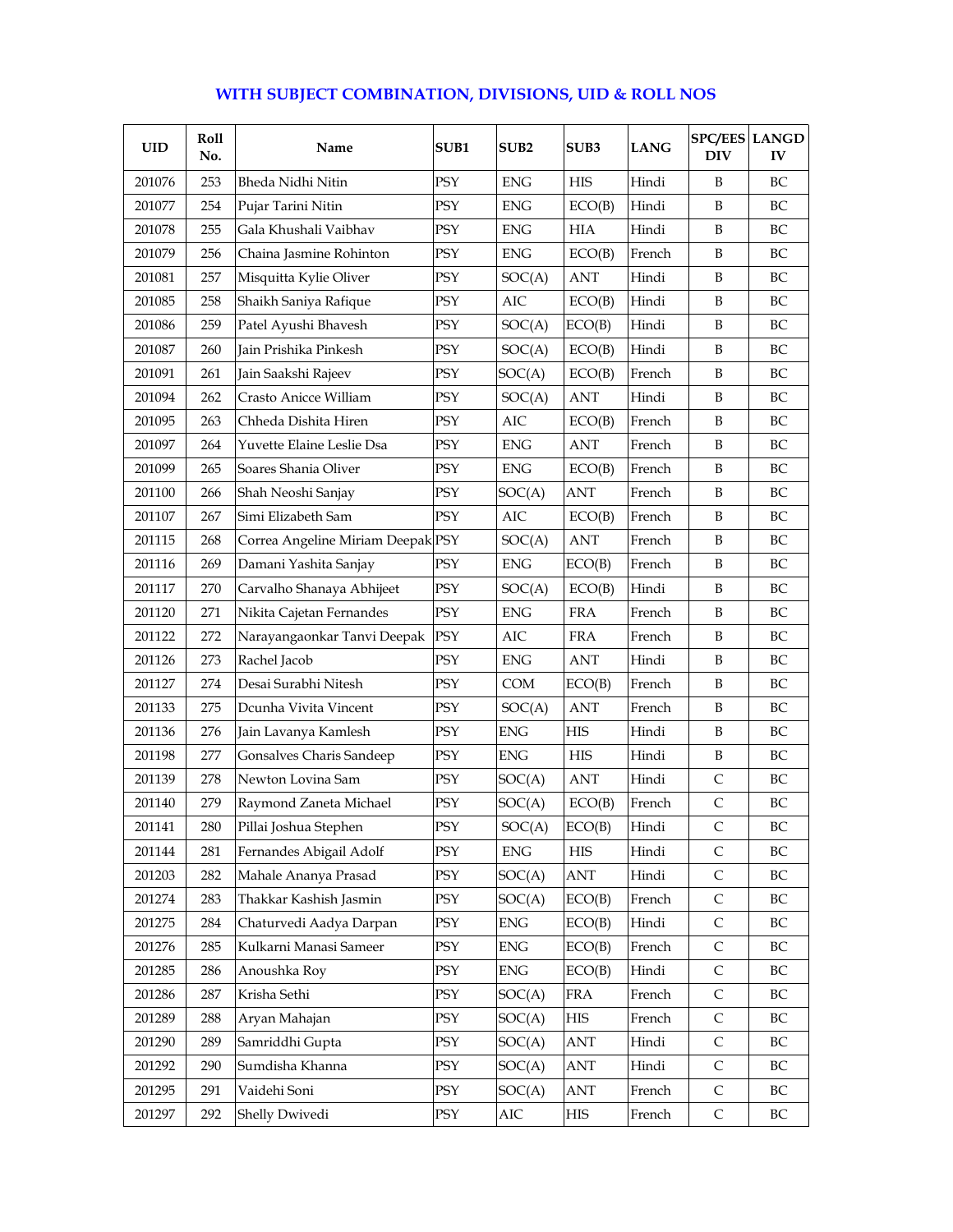| <b>UID</b> | Roll<br>No. | Name                      | SUB1       | SUB <sub>2</sub> | SUB <sub>3</sub> | <b>LANG</b> | <b>SPC/EES LANGD</b><br><b>DIV</b> | IV       |
|------------|-------------|---------------------------|------------|------------------|------------------|-------------|------------------------------------|----------|
| 201298     | 293         | Mehr Sekhon               | PSY        | SOC(A)           | <b>ANT</b>       | French      | $\mathsf{C}$                       | BC       |
| 201301     | 294         | Katgara Anahita Firdosh   | PSY        | <b>ENG</b>       | <b>HIS</b>       | French      | $\mathsf{C}$                       | BC       |
| 201302     | 295         | Mehta Kiara Ketan         | PSY        | COM              | ECO(B)           | French      | $\mathsf{C}$                       | BC       |
| 201303     | 296         | Anjali Vijaykumar Mewlani | PSY        | SOC(A)           | <b>ANT</b>       | Hindi       | $\mathsf{C}$                       | BC       |
| 201305     | 297         | Barve Mrunmayi Deepak     | <b>PSY</b> | SOC(A)           | ANT              | Hindi       | C                                  | BC       |
| 201322     | 298         | Sandra John               | PSY        | SOC(A)           | <b>HIS</b>       | Hindi       | $\mathsf{C}$                       | BC       |
| 201323     | 299         | Anjali Rijo Mathew        | PSY        | SOC(A)           | <b>HIS</b>       | Hindi       | $\mathsf{C}$                       | BC       |
| 201325     | 300         | Elizabeth K. Sanson       | PSY        | SOC(A)           | <b>FRA</b>       | French      | $\mathsf{C}$                       | BС       |
| 201334     | 301         | Nanma Siby Mathew         | PSY        | SOC(A)           | <b>ANT</b>       | Hindi       | $\mathsf{C}$                       | BC       |
| 201335     | 302         | <b>Benedict Geogy</b>     | PSY        | COM              | ECO(B)           | Hindi       | C                                  | BC       |
| 201341     | 303         | Ruth Thalluri             | PSY        | COM              | ECO(B)           | Hindi       | $\mathsf{C}$                       | BC       |
| 201348     | 304         | Sequeira Joanne           | PSY        | SOC(A)           | HIS              | French      | C                                  | BС       |
| 201349     | 305         | Pereira Judith Dominic    | PSY        | <b>ENG</b>       | <b>HIA</b>       | Hindi       | $\mathsf{C}$                       | BC       |
| 201351     | 306         | Pereira Sarah Sebastian   | PSY        | SOC(A)           | ANT              | French      | $\mathsf{C}$                       | BC       |
| 201370     | 307         | Aryaki Chaturvedi         | PSY        | SOC(A)           | <b>HIS</b>       | Hindi       | $\mathsf{C}$                       | BC       |
| 201373     | 308         | Ayodhika Mohla            | PSY        | SOC(A)           | <b>HIS</b>       | Hindi       | $\mathsf{C}$                       | BC       |
| 201378     | 309         | Farzad Hormazd Irani      | PSY        | SOC(A)           | ANT              | LIB         | $\mathsf{C}$                       |          |
| 201383     | 310         | Thyag Raj                 | PSY        | SOC(A)           | <b>ANT</b>       | Hindi       | $\mathsf{C}$                       | BC       |
| 201388     | 311         | Lizbeth Jojo              | PSY        | SOC(A)           | <b>HIS</b>       | Hindi       | C                                  | BС       |
| 201397     | 312         | Leanne Maria Lazaro       | PSY        | SOC(A)           | <b>ANT</b>       | Hindi       | $\mathsf{C}$                       | BC       |
| 201420     | 313         | Sundaram Sunaina Dushyant | <b>PSY</b> | <b>ENG</b>       | ANT              | French      | $\mathsf{C}$                       | BC       |
| 201423     | 314         | Shruti Dipesh Mathrawala  | PSY        | SOC(A)           | ANT              | Hindi       | $\mathsf{C}$                       | BC       |
| 201431     | 315         | Salonee Kumar             | PSY        | SOC(A)           | ANT              | Hindi       | C                                  | BC       |
| 201433     | 316         | Aekavira Bhardwaj         | PSY        | SOC(A)           | ANT              | Hindi       | $\mathsf{C}$                       | BC       |
| 201439     | 317         | Kabir Bisht               | PSY        | SOC(A)           | ANT              | French      | $\mathsf{C}$                       | BC       |
| 201441     | 318         | Jha Aditya Atul Kumar     | PSY        | SOC(A)           | ECO(B)           | Hindi       | C                                  | BC       |
| 201443     | 319         | Tanisha Kamat             | PSY        | COM              | ECO(B)           | French      | $\mathsf{C}$                       | BC       |
| 201444     | 320         | Aarushi Anish Jhawar      | PSY        | <b>ENG</b>       | <b>HIA</b>       | Hindi       | C                                  | BC       |
| 201456     | 321         | Priaanshi Salunke         | PSY        | SOC(A)           | <b>FRA</b>       | French      | $\mathsf C$                        | BC       |
| 201461     | 322         | Om Nilesh Deshpande       | PSY        | AIC              | HIS              | Hindi       | $\mathsf{C}$                       | BC       |
| 201382     | 323         | Kukreja Neelam Mukesh     | PSY        | SOC(A)           | ANT              | Hindi       | $\mathsf C$                        | BC       |
| 201463     | 324         | Dewansh P Chauhan         | PSY        | ${\rm ENG}$      | HIS              | French      | C                                  | $\rm BC$ |
| 201465     | 325         | Aalya Malik               | PSY        | ENG              | ANT              | Hindi       | C                                  | BC       |
| 201473     | 326         | Diya Lilani               | PSY        | ${\rm ENG}$      | HIA              | Hindi       | C                                  | BC       |
| 201475     | 327         | Gauravi Rajesh Bharuka    | PSY        | SOC(A)           | HIS              | Hindi       | C                                  | ВC       |
|            |             |                           |            |                  |                  |             |                                    |          |
| 201008     | 337         | Sharma Yashvi Rajiv       | SOC(B)     | <b>ENG</b>       | ECO(B)           | Hindi       | C                                  | BС       |
| 201034     | 338         | Thakkar Gayatri Hemansu   | SOC(B)     | ${\rm ENG}$      | ECO(B)           | Hindi       | $\mathsf C$                        | BC       |

201068 339 Derebail Daksha Naresh SOC(B) AIC HIS Hindi C BC 201082 340 Sonawane Stutee Pritesh SOC(B) ENG HIS French C BC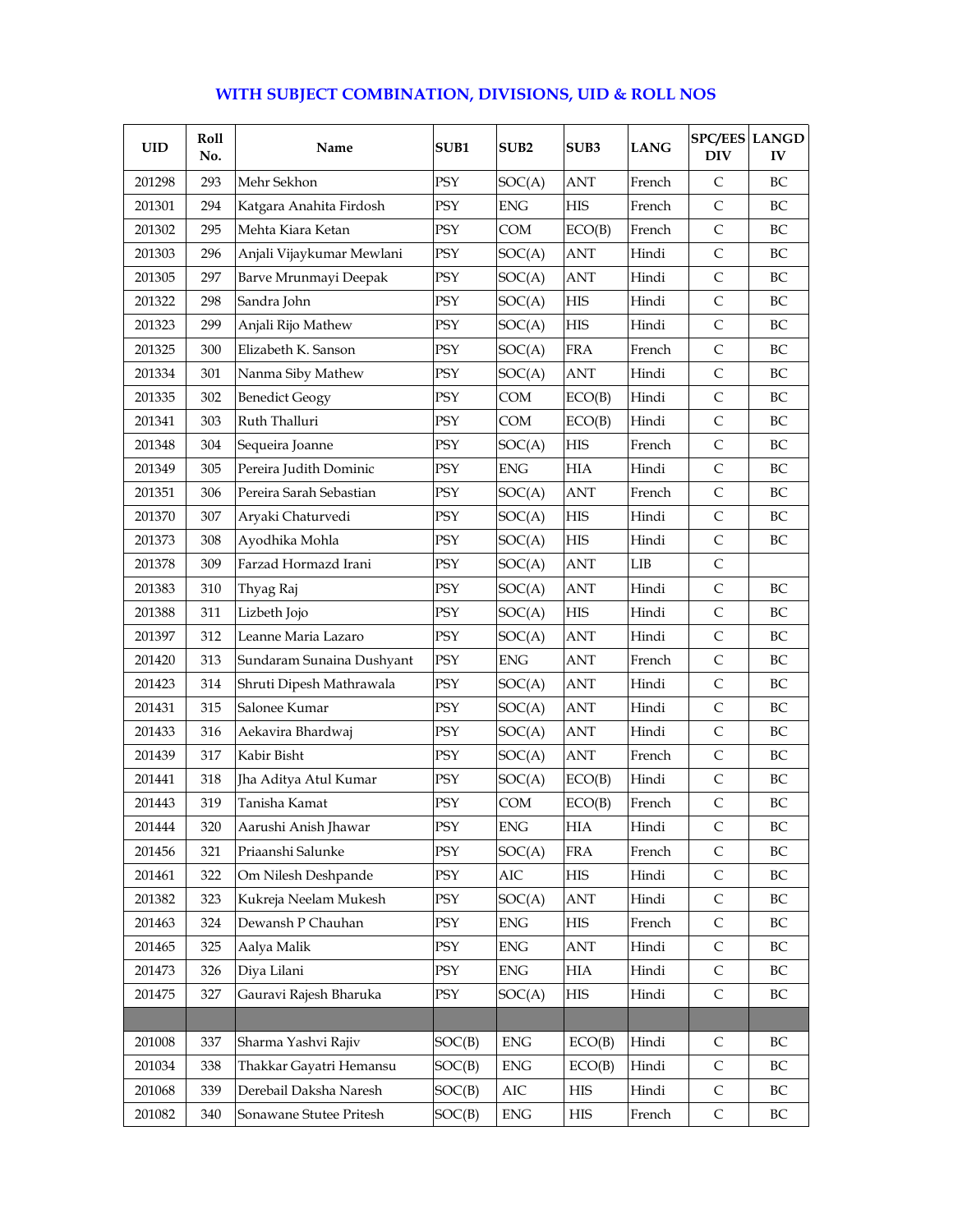| <b>UID</b> | Roll<br>No. | Name                                  | SUB1   | SUB <sub>2</sub> | SUB3       | <b>LANG</b> | <b>SPC/EES LANGD</b><br><b>DIV</b> | ${\bf IV}$ |
|------------|-------------|---------------------------------------|--------|------------------|------------|-------------|------------------------------------|------------|
| 201090     | 341         | Bhogle Swapnagandha Meghnat SOC(B)    |        | AIC              | <b>ANT</b> | French      | C                                  | BС         |
| 201118     | 342         | Pereira Deann Philip                  | SOC(B) | <b>ENG</b>       | <b>HIS</b> | Hindi       | $\mathsf{C}$                       | BC         |
| 201123     | 343         | Crasto Jean Ivan                      | SOC(B) | <b>ENG</b>       | <b>ANT</b> | French      | $\mathsf{C}$                       | BC         |
| 201137     | 344         | Panwar Aastha Rajkumar                | SOC(B) | <b>ENG</b>       | ECO(B)     | Hindi       | $\mathsf{C}$                       | BC         |
| 201143     | 345         | Deol Viveka Ranjitsingh               | SOC(B) | <b>ENG</b>       | <b>HIS</b> | Hindi       | $\mathsf{C}$                       | BC         |
| 201145     | 346         | Fernandes Amanda Milton               | SOC(B) | <b>ENG</b>       | <b>HIS</b> | French      | $\mathsf{C}$                       | BС         |
| 201152     | 347         | Dsouza Chelsea Christopher            | SOC(B) | <b>ENG</b>       | ECO(B)     | Hindi       | $\mathsf{C}$                       | BC         |
| 201153     | 348         | Deokar Harshada Shridhar              | SOC(B) | <b>ENG</b>       | ANT        | French      | C                                  | BC         |
| 201157     | 349         | Alphonso Brendan Allwyn               | SOC(B) | <b>ENG</b>       | <b>FRA</b> | French      | $\mathsf{C}$                       | BC         |
| 201166     | 350         | Roy Jeff Roy                          | SOC(B) | AIC              | ECO(B)     | French      | $\mathsf{C}$                       | BС         |
| 201174     | 351         | Gonsalves Zeenia Vijay                | SOC(B) | <b>ENG</b>       | ECO(B)     | Hindi       | $\mathsf{C}$                       | BC         |
| 201176     | 352         | Monis Nikita Norbert                  | SOC(B) | <b>COM</b>       | ECO(B)     | French      | $\mathsf{C}$                       | BC         |
| 201180     | 353         | Sequeira Sarah Suhas                  | SOC(B) | <b>ENG</b>       | <b>FRA</b> | French      | $\mathsf{C}$                       | BC         |
| 201182     | 354         | Lobo Shania Trevor                    | SOC(B) | AIC              | ANT        | Hindi       | $\mathsf{C}$                       | BC         |
| 201183     | 355         | Pereira Amev Anthony                  | SOC(B) | <b>ENG</b>       | ANT        | Hindi       | $\mathsf{C}$                       | BC         |
| 201187     | 356         | Ruchi Gore                            | SOC(B) | AIC              | <b>HIS</b> | French      | $\mathsf{C}$                       | BC         |
| 201195     | 357         | Sultanali Zahra Husein                | SOC(B) | <b>ENG</b>       | ECO(B)     | Hindi       | $\mathsf{C}$                       | BС         |
| 201206     | 358         | Dcruz Danyeshka Rachel                | SOC(B) | <b>COM</b>       | ECO(B)     | Hindi       | $\mathsf{C}$                       | BC         |
| 201213     | 359         | Ambavane Bansari Satej                | SOC(B) | AIC              | <b>ANT</b> | French      | $\mathsf{C}$                       | BC         |
| 201214     | 360         | Luthra Trish                          | SOC(B) | <b>ENG</b>       | <b>FRA</b> | French      | $\mathsf{C}$                       | BC         |
| 201216     | 361         | Lopes Rishelle Johnson                | SOC(B) | <b>ENG</b>       | <b>HIS</b> | Hindi       | $\mathsf{C}$                       | BC         |
| 201221     | 362         | Quadros Rhea Allan                    | SOC(B) | <b>ENG</b>       | <b>HIS</b> | Hindi       | $\mathsf{C}$                       | BC         |
| 201222     | 363         | Fernandes Simone Francis              | SOC(B) | AIC              | <b>HIS</b> | French      | $\mathsf C$                        | BC         |
| 201224     | 364         | Dsouza Shania Santan                  | SOC(B) | AIC              | <b>HIS</b> | Hindi       | $\mathsf{C}$                       | BC         |
| 201225     | 365         | Dsouza Evonne Melwyn                  | SOC(B) | <b>ENG</b>       | ANT        | French      | $\mathsf{C}$                       | BC         |
| 201227     | 366         | Menezes Pearl Pascol                  | SOC(B) | <b>ENG</b>       | <b>HIS</b> | Hindi       | $\mathsf{C}$                       | BC         |
| 201228     | 367         | Nair Shruti Anish                     | SOC(B) | AIC              | <b>HIS</b> | Hindi       | $\mathsf{C}$                       | BC         |
| 201233     | 368         | Rodrigues Joanne Hannah Domr SOC(B)   |        | AIC              | ANT        | Hindi       | C                                  | BС         |
| 201235     | 369         | Caroline Joseph                       | SOC(B) | $\rm AIC$        | HIS        | Hindi       | $\mathsf C$                        | BC         |
| 201236     | 370         | Dravid Nityasri Dilip                 | SOC(B) | AIC              | HIS        | Hindi       | $\mathsf{C}$                       | BC         |
| 201237     | 371         | Mendonca Marc Edwin                   | SOC(B) | $\rm AIC$        | ANT        | French      | C                                  | BC         |
| 201239     | 372         | Siddhi Nitin Vetal                    | SOC(B) | AIC              | ANT        | French      | $\mathsf C$                        | BC         |
| 201240     | 373         | Kaveettil Jenova John                 | SOC(B) | $\rm AIC$        | ANT        | Hindi       | C                                  | BC         |
| 201243     | 374         | Eustace Sanchia Louise Henry          | SOC(B) | AIC              | ANT        | French      | $\mathsf C$                        | BC         |
| 201246     | 375         | Gonsalves Acquina Pius                | SOC(B) | AIC              | <b>HIS</b> | Hindi       | C                                  | BC         |
| 201250     | 376         | Thakkar Hitanshi Prashant             | SOC(B) | $\rm AIC$        | ANT        | French      | $\mathsf C$                        | BC         |
| 201251     | 377         | Lobo Serena Wilson                    | SOC(B) | $\rm AIC$        | ANT        | Hindi       | C                                  | BC         |
| 201252     | 378         | Dsouza Megan Hannah Alvito            | SOC(B) | AIC              | ANT        | French      | $\mathsf C$                        | BC         |
| 201254     | 379         | Mascrenhas Enaura Giselle Anth SOC(B) |        | AIC              | ANT        | French      | $\mathsf C$                        | ВC         |
| 201255     | 380         | Chiramal Celecia Johnson              | SOC(B) | $\rm AIC$        | ANT        | Hindi       | $\mathsf{C}$                       | ВC         |